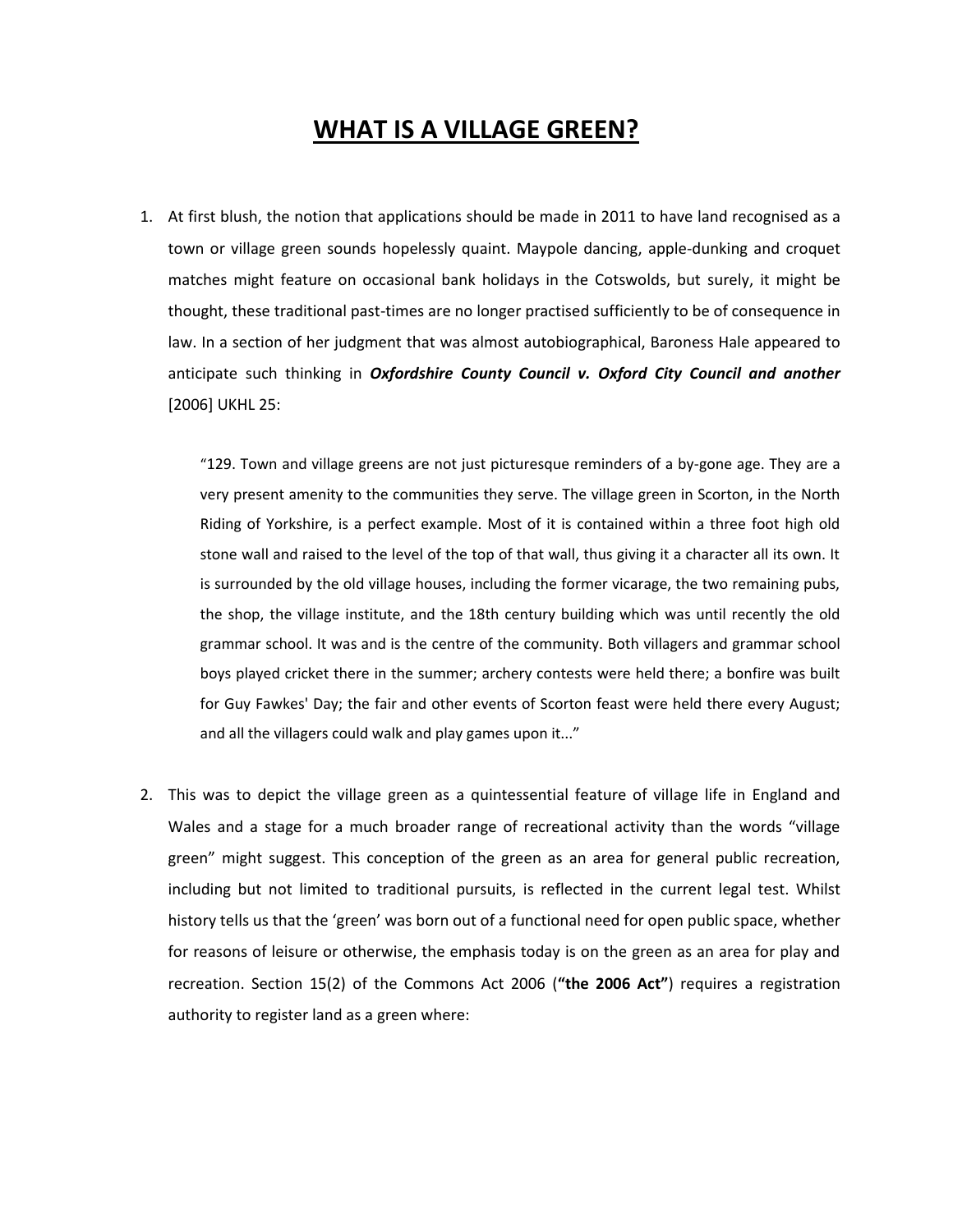"(a) a significant number of the inhabitants of any locality, or of any neighbourhood within a locality, have indulged as of right in lawful sports and pastimes on the land for a period of at least 20 years; and

(b) they continue to do so at the time of the application."

- 3. It is for the applicant to demonstrate that these criteria are satisfied on the balance of probabilities. If this is done, it is no small matter for the landowner affected as section 29 of the Commons Act 1876 and section 12 of the Inclosure Act 1857 provide that building on village greens in a nuisance.
- 4. This paper broadly examines how the courts have interpreted the statutory criteria in section 15(2). The criterion which tends to pose difficulty most often – that there has been user "as of right" – will be examined later in more detail by my colleague, Stephen Morgan. The purpose of this session is to set out the general legal framework.

#### *"Significant number of the inhabitants"*

5. The 2006 Act does not seek to define what constitutes a "significant number of the inhabitants of any locality... or of any neighbourhood", but in *R (Alfred McAlpine Homes Ltd) v Staffordshire County Council* [2002] EWHC 76 (Admin), Sullivan J held (emphasis added):

"71. Dealing firstly with the question of a significant number, **I do not accept the proposition that significant in the context of section 22(1) as amended means a considerable or a substantial number**. A neighbourhood may have a very limited population and a significant number of the inhabitants of such a neighbourhood might not be so great as to be properly described as a considerable or a substantial number. **In my judgment the inspector approached the matter correctly in saying that "significant", although imprecise, is an ordinary word in the English language and little help is to be gained from trying to define it in other language.** In addition, the inspector correctly concluded that, whether the evidence showed that a significant number of the inhabitants of any locality or of any neighbourhood within a locality had used the meadow for informal recreation was very much a matter of impression. It is necessary to ask the question: significant for what purpose? In my judgment the correct answer is provided by Mr Mynors on behalf of the council, when he submits that what matters is that the number of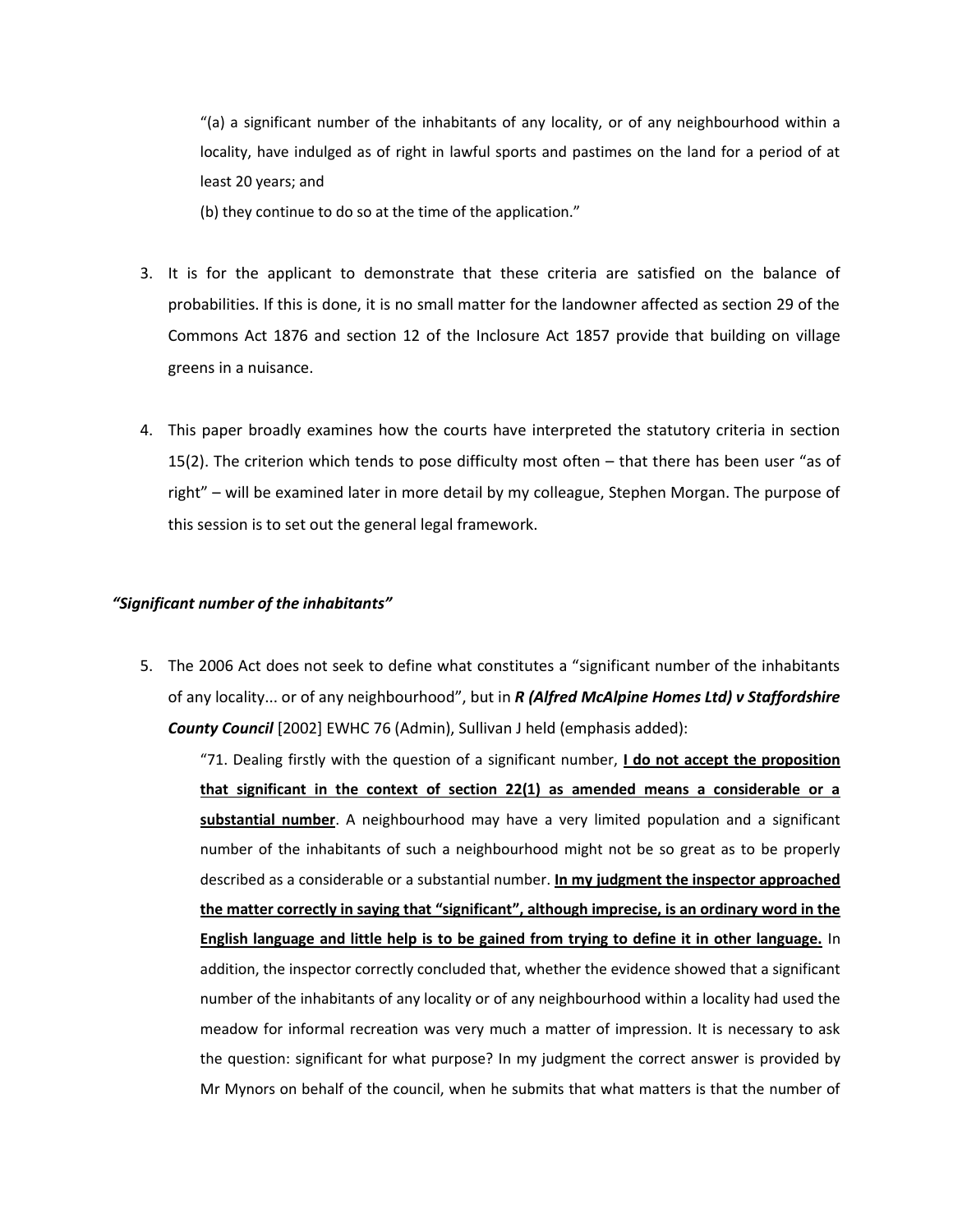people using the land in question has to be sufficient to indicate that their use of the land signifies that it is in general use by the local community for informal recreation, rather than occasional use by individuals as trespassers."

- 6. Accordingly, what constitutes a "significant" number of inhabitants has to be assessed in the context of the locality or neighbourhood which is cited in the application. What is "significant" cannot be defined with precision as the judgment turns on the circumstances of the particular case.
- 7. In practice, it is common for an application to be supported by pro forma questionnaires in which each local inhabitant supporting the application has recorded their recollection of which sports and pastimes have been carried out on the land, by whom and when. These often contain no more than ticks in boxes. However, it should not be assumed that the number of submitted questionnaires corresponds to the number of inhabitants who have used the land as claimed. Most entries record the sports and pastimes pursued on the land by members of a household generally, including children, and many will also contain observations as to the use of the land by others.

#### *"Any locality"/"any neighbourhood within a locality"*

- 8. An application may be made by the inhabitants of a "locality" or of "any neighbourhood within a locality". A "locality" must be some legally recognised administrative unit and not an arbitrary line on a map: *R (Laing Homes) v Buckinghamshire CC* [2003] PLR 60. It was held that the residents of three streets did not constitute a locality: *Ministry of Defence v Wiltshire County Council* [1995] 4 All ER 931.
- 9. The alternative test of "any neighbourhood within a locality" is designed to circumvent the rigidity of requiring a recognised administrative unit to be identified. Nevertheless, a "neighbourhood" must still have a sufficient degree of cohesiveness: *R (Cheltenham Builders Ltd) v South Gloucestershire District Council* [2003] EWHC 2803 (Admin). This was accepted by the House of Lords in *Oxfordshire County Council v. Oxford City Council and another* [2006] UKHL 25, with the caveat that their Lordships did not agree with the High Court that a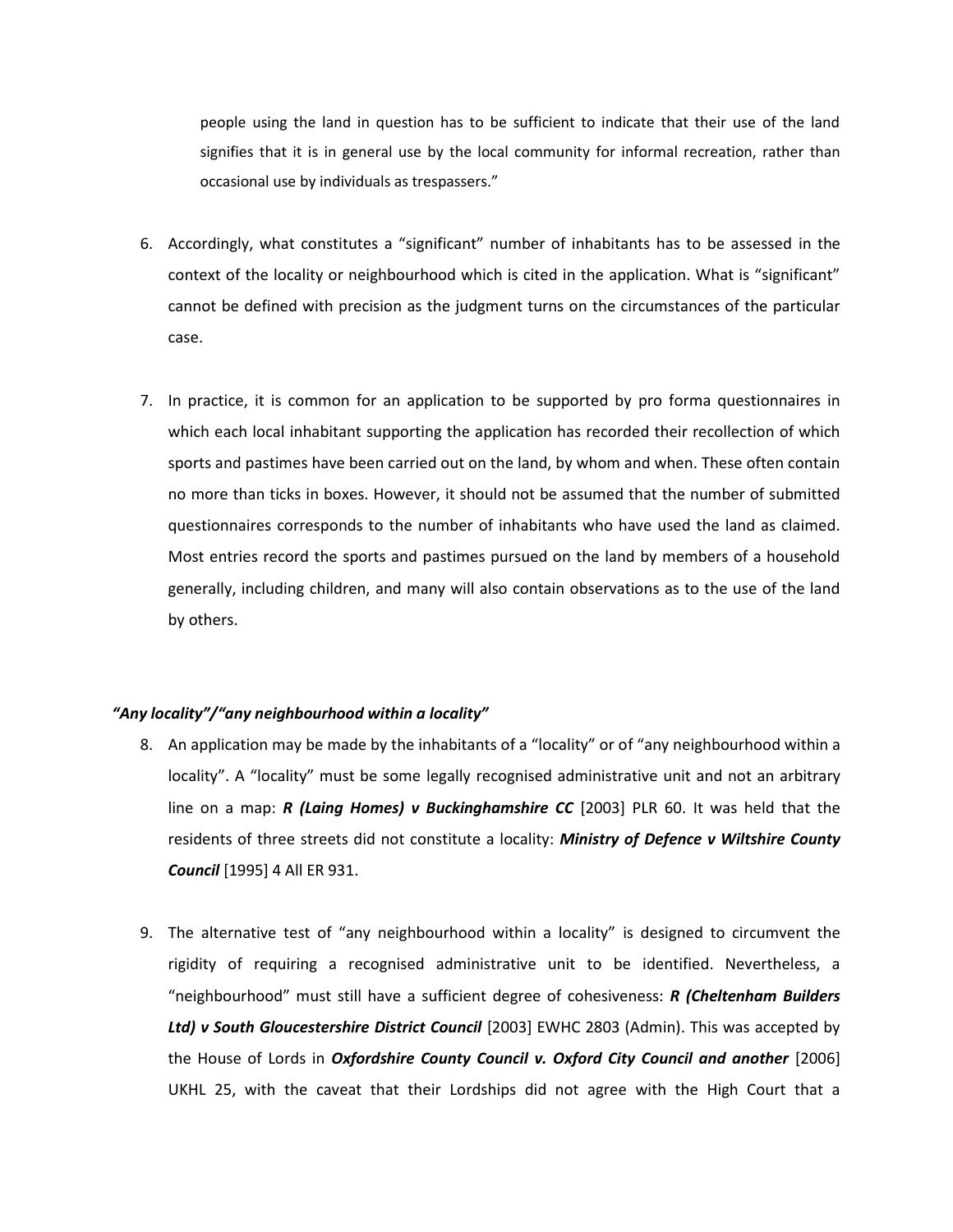neighbourhood must be within a single locality: para. 27. This opens the door to an application in a respect of a neighbourhood that crosses the boundaries of two or more administrative units, if it is otherwise sufficiently cohesive.

- 10. Should the decision-maker disagree with the applicant as to what should be identified as the "locality" or "neighbourhood", it is strongly arguable that it is within its discretion to substitute its own judgment on this question, provided that this is on the basis of the evidence presented in support of the application and the parties have been given an opportunity to comment on the proposed substitution. For example, the decision-maker might conclude that the inhabited area relied upon in support of the application would be better described as a 'neighbourhood' rather than a 'locality'. Such substitution seems consistent with the established practice of registering as a village green a smaller area of land than that applied for, on the basis that only this is warranted by the evidence.
- 11. However, the question for the decision-making is not ultimately whether the locality or neighbourhood may be 'better' defined, but whether the definition relied upon by the applicant is sufficiently coherent that the application should not fail on this limb alone.

## *"As of right"*

- 12. As I have already indicated, this particular element of the test will be covered in more detail by my colleague, Stephen Morgan. For the purposes of this overview, it is sufficient to note that user "as of right" is user that has been carried out *nec vi* (without force)*, nec clam* (without secrecy) and *nec precario* (with permission).
- 13. The House of Lords considered the meaning of the words "as of right" in *R v. Oxfordshire County Council, ex parte Sunningwell Parish Council* [2000] 1 A.C. 335. In that case, the church authorities were owners of land on which they had obtained planning permission to build some houses. The parish council argued that inhabitants of the locality had indulged in sports and pastimes on the land as of right for not less than 20 years. The House of Lords considered whether user was precluded from being "as of right" if the users knew that no such right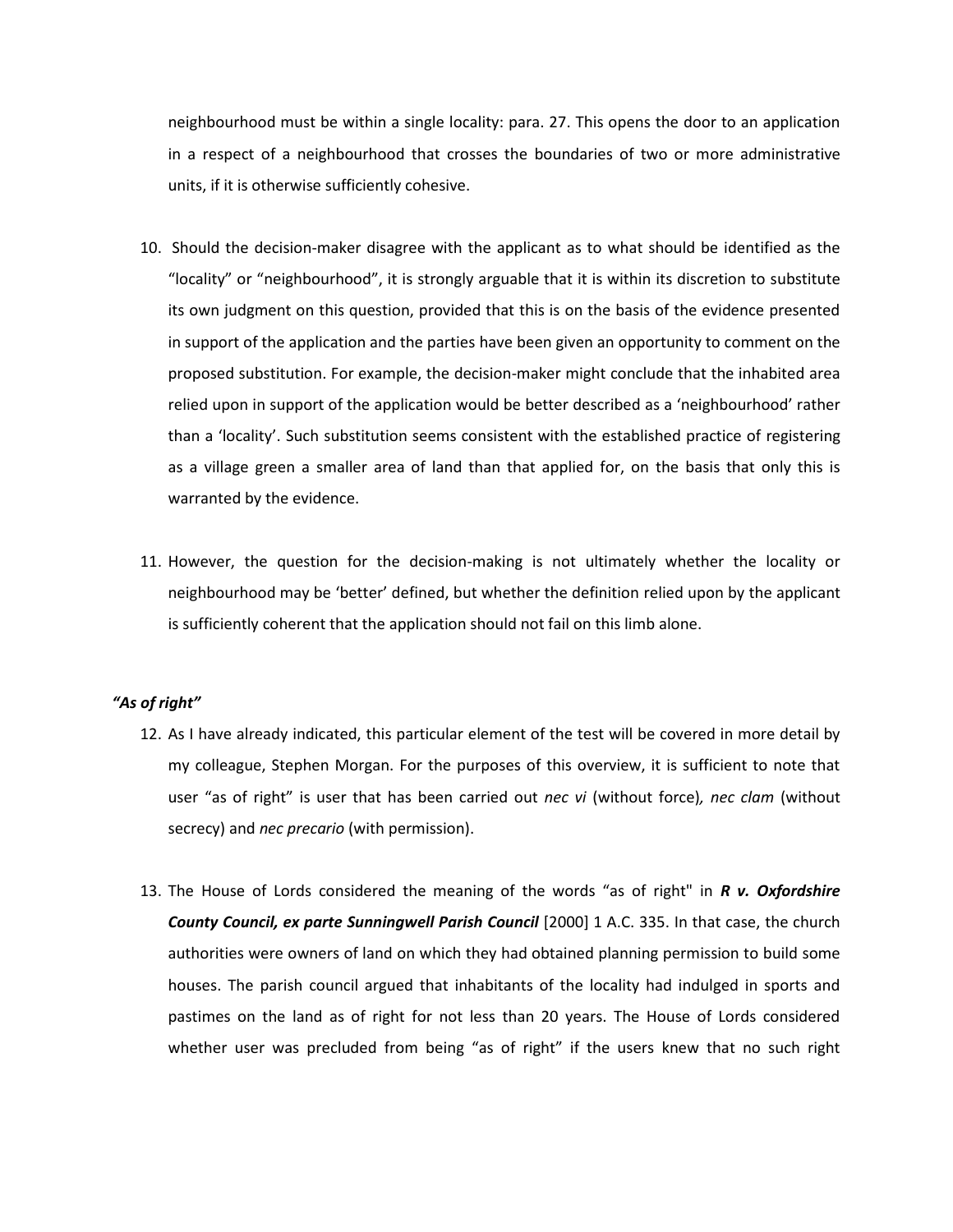existed. Lord Hoffmann, giving the leading judgment (with which all their Lordships agreed), held that the subjective belief of the user was irrelevant in matters of prescription:

"To require an inquiry into the subjective state of mind of the users of the road would be contrary to the whole English theory of prescription, which, as I hope I have demonstrated, **depends upon evidence of acquiescence by the landowner giving rise to an inference or presumption of a prior grant or dedication. For this purpose, the actual state of mind of the road user is plainly irrelevant.** […]

[...] In the normal case, of course, outward appearance and inward belief will coincide. A person who believes he has the right to use a footpath will use it in the way in which a person having such a right would use it. But user which is apparently as of right cannot be discounted merely because, as will often be the case, many of the users over a long period were subjectively indifferent as to whether a right existed, or even had private knowledge that it did not. Where Parliament has provided for the creation of rights by 20 years' user, it is almost inevitable that user in the earlier years will have been without any very confident belief in the existence of a legal right. But that does not mean that it must be ignored."

- 14. It follows that the guiding principle when asking whether there has been user "as of right" is whether the landowner has acquiesced – in other words, tolerated without protest – the use of his land by local people for recreation. The posting of signs prohibiting access onto the land is the clearest signal of an absence of acquiescence on the part of the landowner, and is usually sufficient to defeat an application.
- 15. However, any communication or action on the part of the landowner needs to be sufficiently clear and specific. For example, it is unlikely to be sufficient for the landowner simply to refer to a planning permission that he might have obtained for the application land during the relevant 20-year period as evidence that he is not acquiescing in its use for recreation. It is sometimes argued by objectors that because notification of a particular planning application to develop the land was sent to local people during the relevant period, that this was sufficient to advise them that the land was not abandoned but was merely awaiting development. However, as Lord Hoffmann held in the *Sunningwell* case, the question is not whether the user was pursued by local people *believing* that the land had been abandoned or that it was otherwise theirs rightfully to enjoy. The correct question in law is whether there is sufficient evidence that the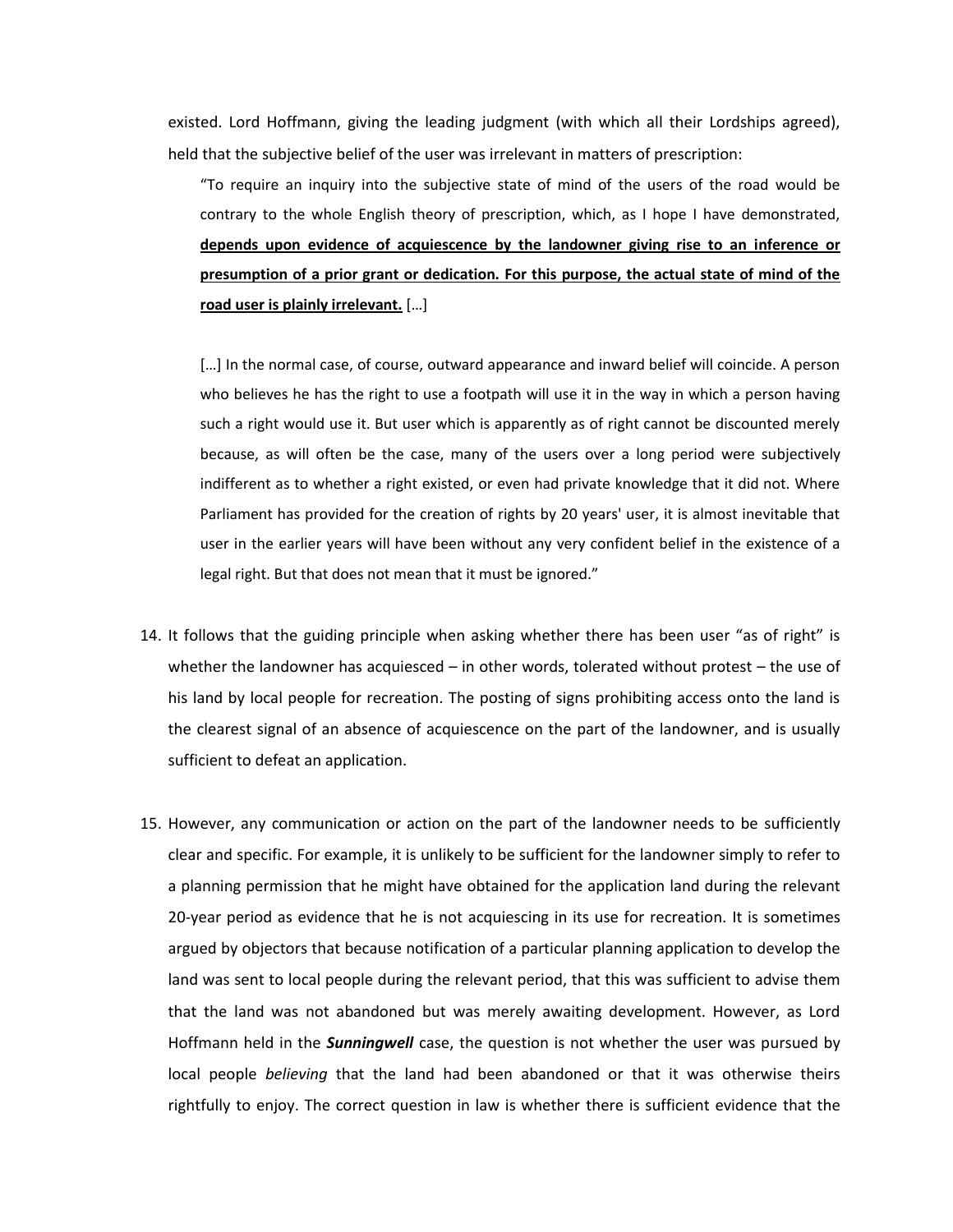landowner has acquiesced in the use of his land by local people for recreation so as to give rise to a prescriptive right. It would seem entirely possible for a landowner to have all sorts of ambitions and plans to develop his land, and might have even have secured planning permission to do so, while at the same acquiescing in its use by others in the meantime for recreational purposes. These two states of mind are not mutually exclusive of the other. The existence of a planning permission might indicate that an owner has ambitions for his land, but it is not determinative of his attitude as to how his land is used until that permission is implemented. As is well known, there is no obligation to implement any planning permission granted: unimplemented permissions abound in our planning system.

#### *"Lawful sports and pastimes"*

- 16. This expression was also considered by the House of Lords in the *Sunningwell* case. Lord Hoffmann explained that "sports and pastimes" are a single composite class. Provided an activity can properly be called a sport *or* pastime, it falls within the composite class. It is difficult to conceive of any lawful recreational activity that would not fall within this very broad class. For example, it was expressly held in *Sunningwell* that dog-walking and playing with children are forms of modern recreation that would satisfy the description [at 357A-D]. Other activities that are commonly relied upon include kite-flying, fruit-picking and football.
- 17. It is important to distinguish the use of footpaths from user for sports or pastimes. In *Oxfordshire County Council v. Oxford City Council* [2004] EWHC 12, Lightman J stated that where the public have walked over defined tracks, this will usually only go as far as to establish public rights of way, unless the user has been wider in scope or the tracks are of such character that user of them could not have given rise to a presumption of dedication at common law as a public highway.
- 18. Not every part of the application land must have been used for particular sport or pastime for that particular activity to be relevant. The question is whether the land as a whole has been used for recreation for the relevant period, taking all qualifying activities into account.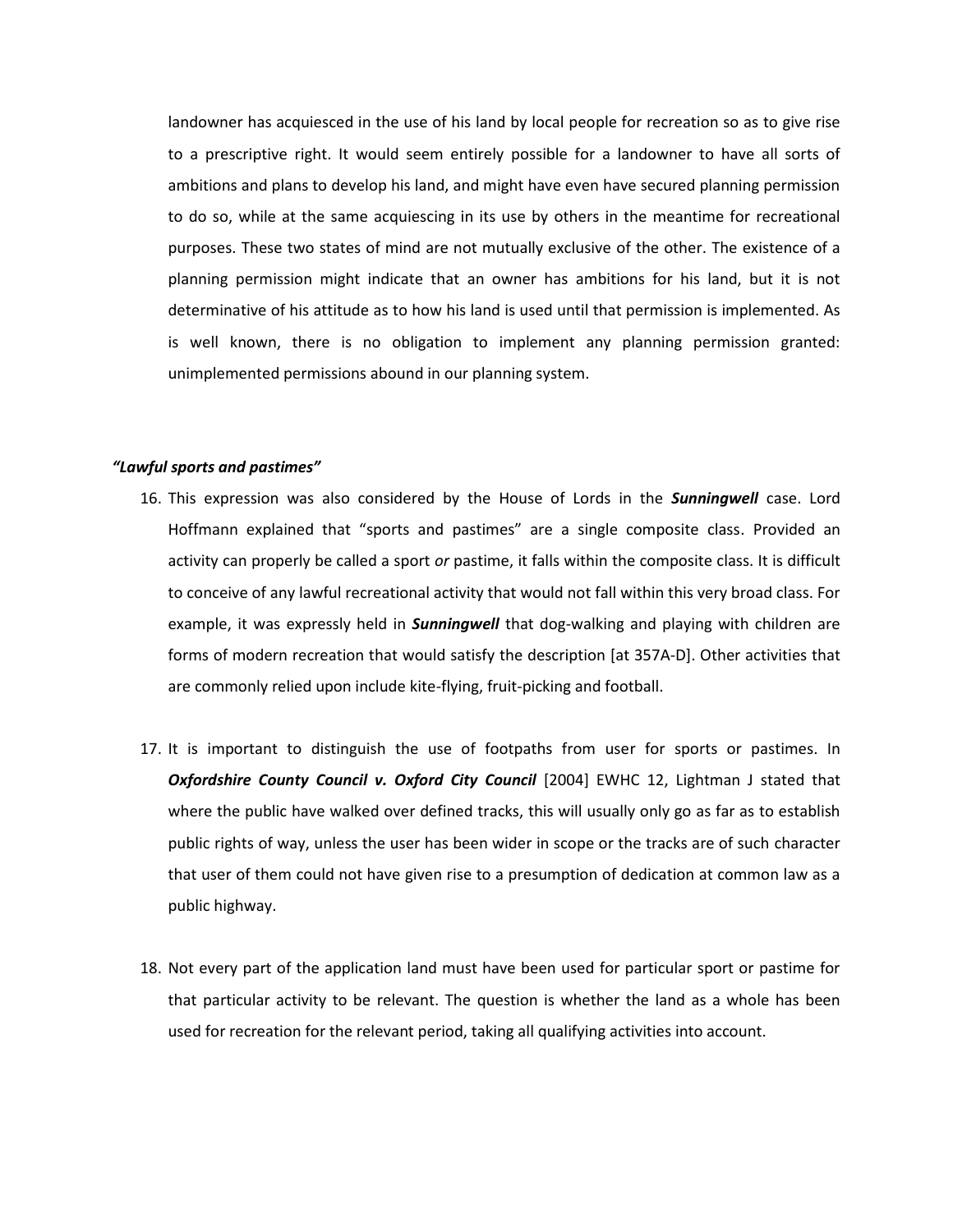#### *"At least 20 years"*

19. Under section 15(2) of the 2006 Act, the user of the land as of right must have been carried out for at least 20 years up to the date of the application. It is not necessary to show that the land has been permanently in use for recreational purposes, or that there was physical evidence of such use on the land after users had left (for example, the presence of play equipment). No such permanent level of activity needs to be shown. The test is whether the user has been sufficient to indicate the assertion of user as of right. User which is "so trivial and sporadic as not to carry the outward appearance of user as of right" is not sufficient: *Sunningwell* at 375D-E. This echoes the observation made by Buckley J in *White v Taylor (No. 2)* (1969) 1 Ch 160 at 192:

"... But the user must be shown to have been of such a character, degree and frequency as to indicate an assertion by the claimant of a continuous right, and of a right of the measure of the right claimed."

- 20. The requirement that user must continue up to the date of application [s. 15(2)(b)] is qualified in two scenarios:
	- (1) By virtue of section 15(3) of the 2006 Act, where the user has ceased before the application is made, but after section 15 has come into force (in England, 6 April 2007; in Wales, 6 September 2007), then provided the period between the cessation of the user and the making of the application is not more than 2 years, the user is deemed to have continued until the date of the application.
	- (2) By virtue of section 15(4), where the user ceased before section 15 came into force, an application must be made within 5 years. The right to apply within this 5-year period does not arise where, before 23 June 2006, construction works have been carried out with planning permission and the land has become permanently unusable: section 15(5).
- 21. The practical significance of sections 15(3) and 15(4) is that any sign erected by a landowner to bring user as of right to an end at the times identified would have no effect. For example, by virtue of section 15(3), a prohibitory sign which was erected in June 2008, after section 15 came